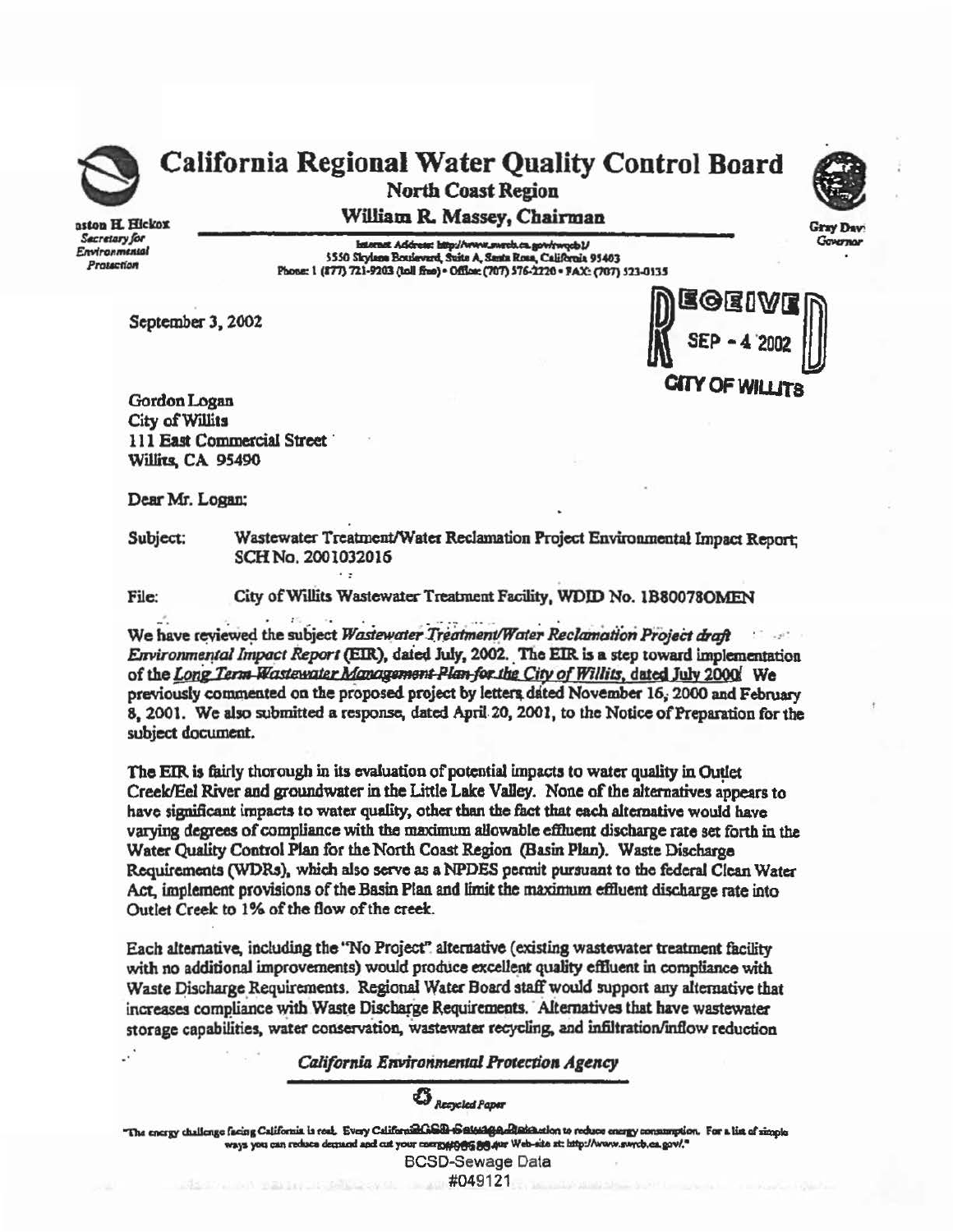pravjde a greater degree of compliance with the Buin Plan discharge rate limitation. Simply adding storage. however. may not be a highly favorable alternative. As the EIR. points out. the high quality effluent from the existing wastewater treatment facility (WWTF) will degrade somewhat to a lower quality at the point of discharge while it is sitting in storage. Storage at the end of the allowable discharge period is favorable because the stored effluent would be irrigated on land and would not be discharged into Outlet Creek/Eel River. Storage can be designed into treatment wetlands and enhancement wetlands.

Some specific comments:

- 1. The No Project and Alternatives 1 and 2 would provide treatment for up to 1.3 million gallons per day (mgd) average dry weather flow ADWF. Alternative 3 and the Proposed Project would provide treatment for up to 1.7 mgd ADWF. Current (ADWF) is 0.79 mgd. and projected ADWF for the year  $2020$  is  $1.07$  mgd. It is unclear to me why such an increase in ADWF is proposed for Alternative 3 and the Proposed Project. Downsizing these alternatives to provide for 20 to 30 years growth would result in a smaller project (perhaps 1.07 to 1.25 mgd instead of 1.7 mgd), which would have less impact on the environment.
- 2. Page 1-3 states that the existing treatment facility was constructed in 1976 and the major components have exceeded their useful lifespan. It should be noted that the treatment facility had a major overhaul in 1991. The existing facility does not have to be completely rebuilt.
- 3. Page D-13 summarizes quality of effluent at the existing wastewater treatment facility. It states that BOD and TSS concentrations are approximately 15 mg/l most of the year and generally less than *20* mg/I during winter flows. The 1998, 1999." and 2000 annual reports submitted by the City show that the annual average BOD and TSS is  $7 \text{ mg/l}$  and  $6 \text{ mg/l}$ respedively and the three-year maximum for BOD and TSS is 24 mg/I and 21 mg/I respectively. I would like to have included the 2001 annual report, but could not put my hands on it at short notice. I am sure it confirms that effluent quality at the existing facility was exceptional last year, too.
- 4. Public access to the oxidation ponds and treatment wetlands should not be permitted. They will contain undisinfected wastewater and could pose a public health threat. Mitigation 3.12. Ic will be required. The term "low fencing" is not defined. Actual construction may be what many would call "high fencing". Its purpose will be to prevent public access.
- 5. Alternatives 2 and 3 and the Proposed Project will have ultraviolet disinfection before the enhancement wetlands. Be advised that the Regional Water Board may require disinfection agaia after the enhancement wetlands, which will be the actual discharge into Outlet Creek.
- 6. It was unclear what flood frequency will inundate the treatment wetlands and the enhancement wetlands.
- *1.* The EIR evaluates alternatives with the assumption that the Regional Water Board will grant a variance to the discharge rate limit and allow up to a 4% discharge rate.

The energy challenge facing California is real. Every Californian needs to take immediate action to reduce energy consumption. For a list of simple ways you can reduce demand and cut your energy costs, see our Web-sits at: www.swrcb.ca.gov.

California Environmental Pratection Agency